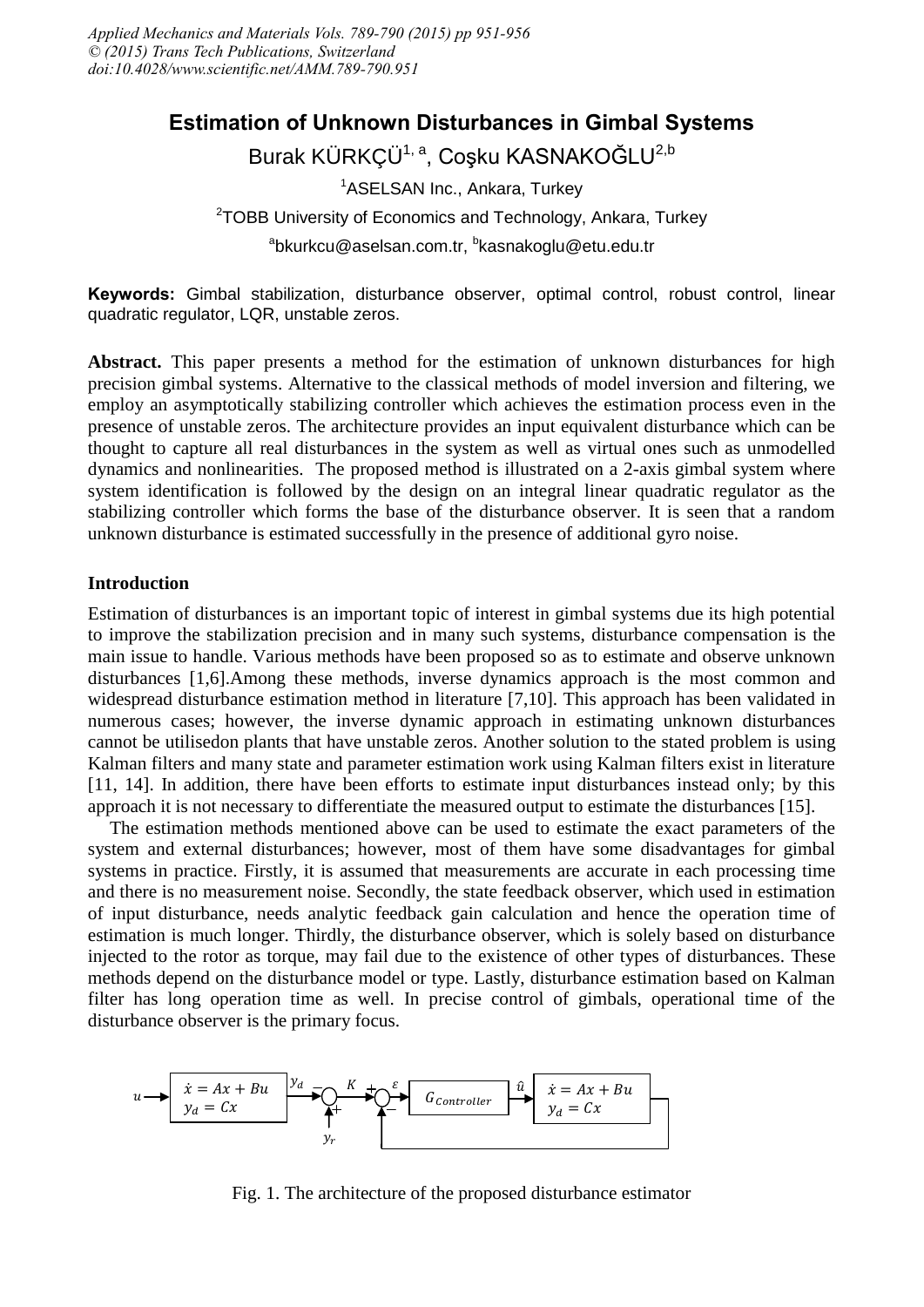In this paper, a fast and precise estimation method for gimbal systems is proposed to overcome the problems mentioned above. The main objective of this disturbance estimator is to estimate all external disturbances by an asymptotically stable system with a fast response. The rest of the paper is organized as follows: First, the definition of equivalent input disturbance is given. Then, the mathematical model for disturbance estimation is presented. Finally, an empirical example is included to illustrate the success of the proposed technique for gimbals system.

#### **Definition of Equivalent Input Disturbance**

In this section, an equivalent input disturbance system is defined. Definition of the linear timeinvariant model is shown in Eq. 1.

$$
\dot{x_0} = Ax_0 + Bu + B_dT_d \tag{1}
$$

Where  $A \in \mathbb{R}^{n \times n}$ ,  $B \in \mathbb{R}^{n \times 1}$ ,  $B_d \in \mathbb{R}^{n \times n_d}$ , and  $C \in \mathbb{R}^{1 \times n}$ . By the meaning of different dimensions on  $B$  and  $B_d$ , number of disturbances and their applied points may vary. However, if all types and numbers of disturbances are represented as disturbances on the input channel, then the equivalent plant model is as given in Eq. 2.

$$
\dot{x} = Ax + B(u + T_{ed}) = Ax + Bu + BT_{ed}
$$
  
(2)

If  $y = y_0$ , then the disturbance  $T_{ed}$  is called the equivalent input disturbance of the disturbance  $T_d$ .

#### **Mathematical Model of Disturbance Estimator**

The architecture of the proposed disturbance estimator is given in Fig. 1. The estimator uses two kinds of system models. Below,state-space system models that are under equivalent disturbance and with no disturbances are defined in Eq. 3 and in Eq. 4 respectively.

$$
\dot{x} = Ax + Bu + BT_{ed}
$$
  
\n
$$
\dot{x} = Ax + Bu
$$
  
\n
$$
\dot{x} = Ax + Bu
$$
  
\n(3)  
\n
$$
\dot{x} = Ax + Bu
$$
  
\n(4)

Here, to estimate the disturbance  $T_{ed}$ , the difference between  $y_d$  and  $y_r$  is calculated in Eq. 5.

$$
y_r - y_d = C \left[ \int_0^{\infty} (Bu + BT_{ed} + Ax) dt - \int_0^{\infty} (Bu + Ax) dt \right]
$$
 (5)

The simplified form of Eq. 5 is given in Eq. 6.

$$
K = C \int_0^\infty (BT_{ed}) dt \tag{6}
$$

where K is the difference between  $y_d$  and  $y_r$ . In Fig. 1,  $\varepsilon$  is the error of the disturbance estimator system,  $G_{\text{contracter}}$  is the controllerwhose output û estimates the equivalent disturbance  $T_{ed}$ . It is assumed that the  $G_{Controller}$  makes the plant in Eq. 4 asymptotically stable so that the error  $\varepsilon$ converges to zero, that is

$$
\varepsilon = K - y_d = C \left[ \int_0^\infty (BT_{ed} - B\hat{u} - Ax)dt \right] \to 0. \tag{7}
$$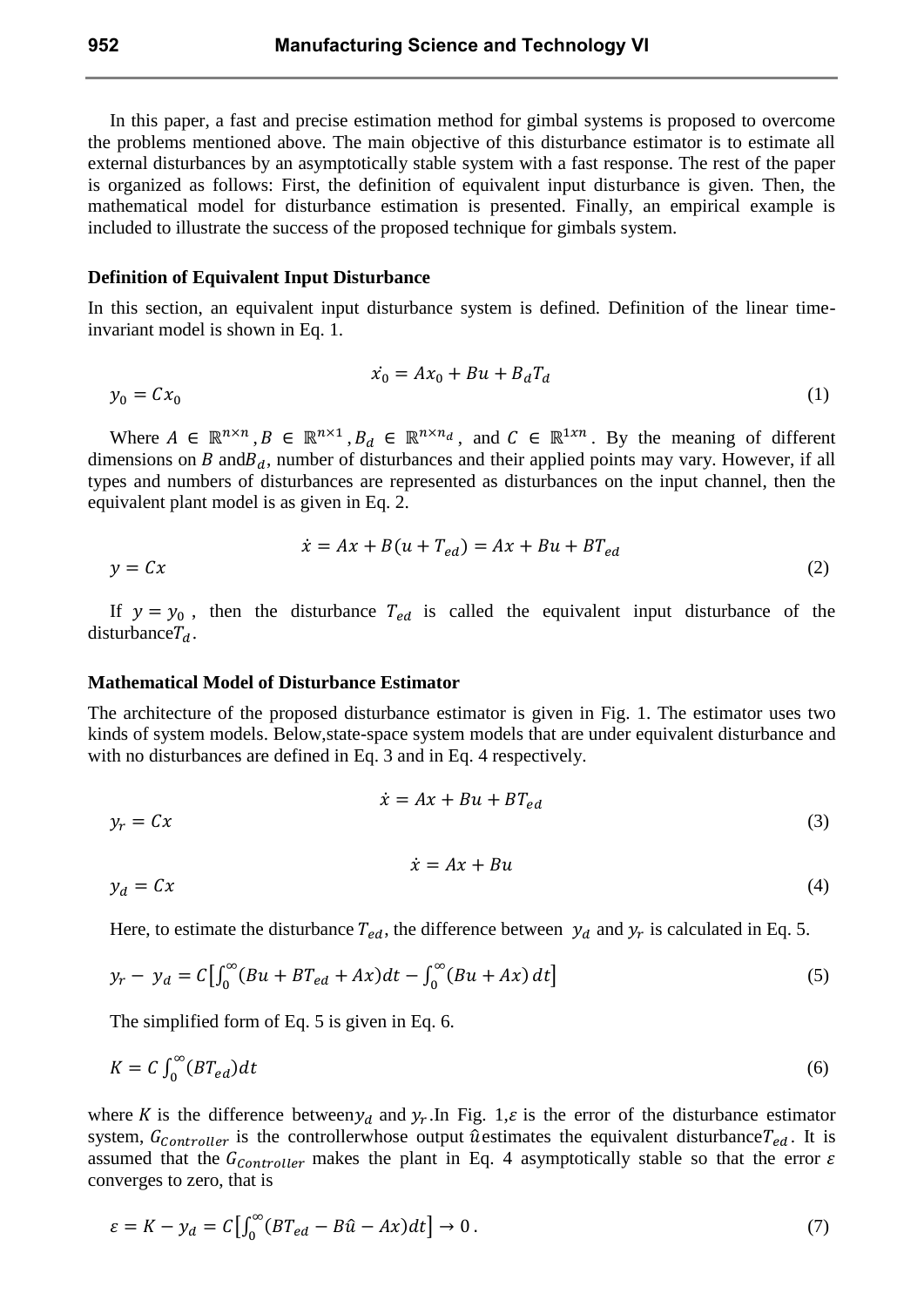If  $C \neq 0$  this implies that the integrand also converges to zero, hence

$$
BT_{ed} - B\hat{u} - Ax \to 0
$$
  

$$
Ax \to T_{ed}
$$
 (8)

for  $B \neq 0$ . To summarize, the equivalent disturbance  $T_{ed}$  can be estimated as in Eq. 8 under the following assumptions:

i)  $B \neq 0, C \neq 0$ .

 $\hat{u} + \frac{B^T}{B^T}$ B

- ii)  $xi$  is measured or can be observed. (i.e.  $(C, A)$  is observable.)
- iii)  $G_{Controller}$  asymptotically stabilizes the plant in Eq. 4.

By this approach, all disturbances between the real system and the linear model can be estimated as an equivalent disturbance. In addition, the real system's nonlinear behavior can also be captured in  $T_{ed}$ . Thus, the proposed disturbance observer is flexible and addresses many drawbacks of classical disturbance observers mentioned in the introduction section. The next section presents a numerical example showing the proposed disturbance observer in action.

#### **Numerical Example for A 2-axis Gimbal System**

Validation of the proposed disturbance estimator on a 2-axis gimbals system is made as shown in Fig. 2. The actual photos of the system as well as the exact parameters for the system and controllers cannot be provided due to the confidential military nature of the project; therefore the results will be illustrated as plots only.



For simplicity, the disturbance estimator is demonstrated only for the elevation axis in this paper; the designs for other axes follow similarly. The elevation axis has a direct-drive DC motor for which the design and validation procedure is carried out in the following steps:

Step1: Getting the system model with real-time system identification.

Step2: Design of the controller ( $G_{\text{Contract}}$ ) which makes the plant obtained in Step1asymptotically stable.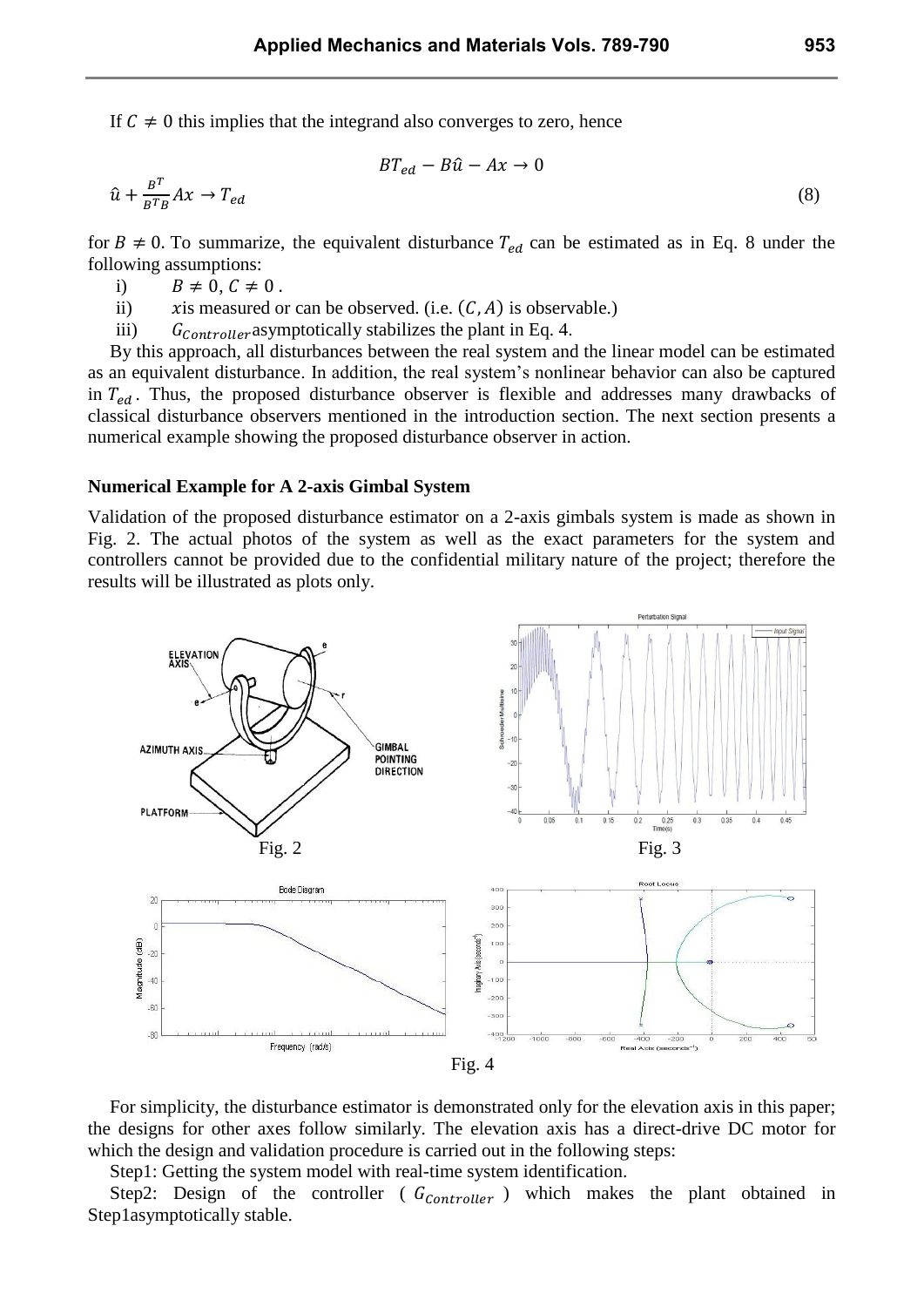Step3: Using the proposed observer architecture in the previous section to estimate disturbances.

Step1. In this step, black box system identification is applied to the gimbal, the schematic illustration of which is given in Fig. 2.

Direct-drive motor is driven by an input torque signal, namely Schroeder Multisine Signal, as shown in Fig. 3. Gyro signal for elevation axis is selected as the output signal of the black box system. By using  $MATLAB^{\circledR}$  System Identification Toolbox, a fourth order state-space black box system was obtained. This system's bode plot and root locus diagrams are shown in Fig. 4., from where it is seen that the plant has two unstable zeros.

**Step2.** The employed controller  $G_{\text{Contracter}}$  is a Linear Quadratic Regulator (LQR) (see Anderson and Moore (2007)) with integral action to achieve tracking. The plant is revisedby adding this integral error term in Eq. 9 and the control input  $\hat{u}$  is calculated by the LQR method asshown in Eq. 10.

$$
\begin{bmatrix} \dot{x} \\ \dot{\varepsilon} \end{bmatrix} = \begin{bmatrix} A & 0 \\ -C^T & 0 \end{bmatrix} \begin{bmatrix} x \\ \varepsilon \end{bmatrix} + \begin{bmatrix} B \\ 0 \end{bmatrix} u + \begin{bmatrix} 0 \\ 1 \end{bmatrix} K \tag{9}
$$

$$
\hat{u} = -\hat{K}_{optimal, gains}x + VK \tag{10}
$$

where  $\varepsilon = \int_0^1 (K - y_d) dt$  is the additional integral state variable,  $\hat{K} = R^{-1}B^T P$  is the optimal gain vector for state regulation and  $V = -(C^T(A - B\hat{K})^{-1}B)^{-1}$  is the feedforward action which compensates steady-state error of the system.  $\overline{P}$  is the solution of Ricatti Equation shown in Eq. 11.The proposed controller guarantees asymptotical stability.

$$
ATP + PA - PBR-1BTP + Q = 0
$$
\n(11)

**Step3.** The proposed architecture is shown in Fig. 5. For the estimation process, an unknown disturbance signal shown in Fig. 6 is employed. The proposed architecture's response with actual disturbance is given in Fig. 7. In this estimation process, a MATLA $B^{\circledR}/S$ imulink based xPC target machine is employed. In this experiment the gyro also has a low magnitude noise. As seen in Fig. 7, the disturbance is estimated successfully in real-time, with only a low delay (30 ms) due to the system dynamics.



Fig. 5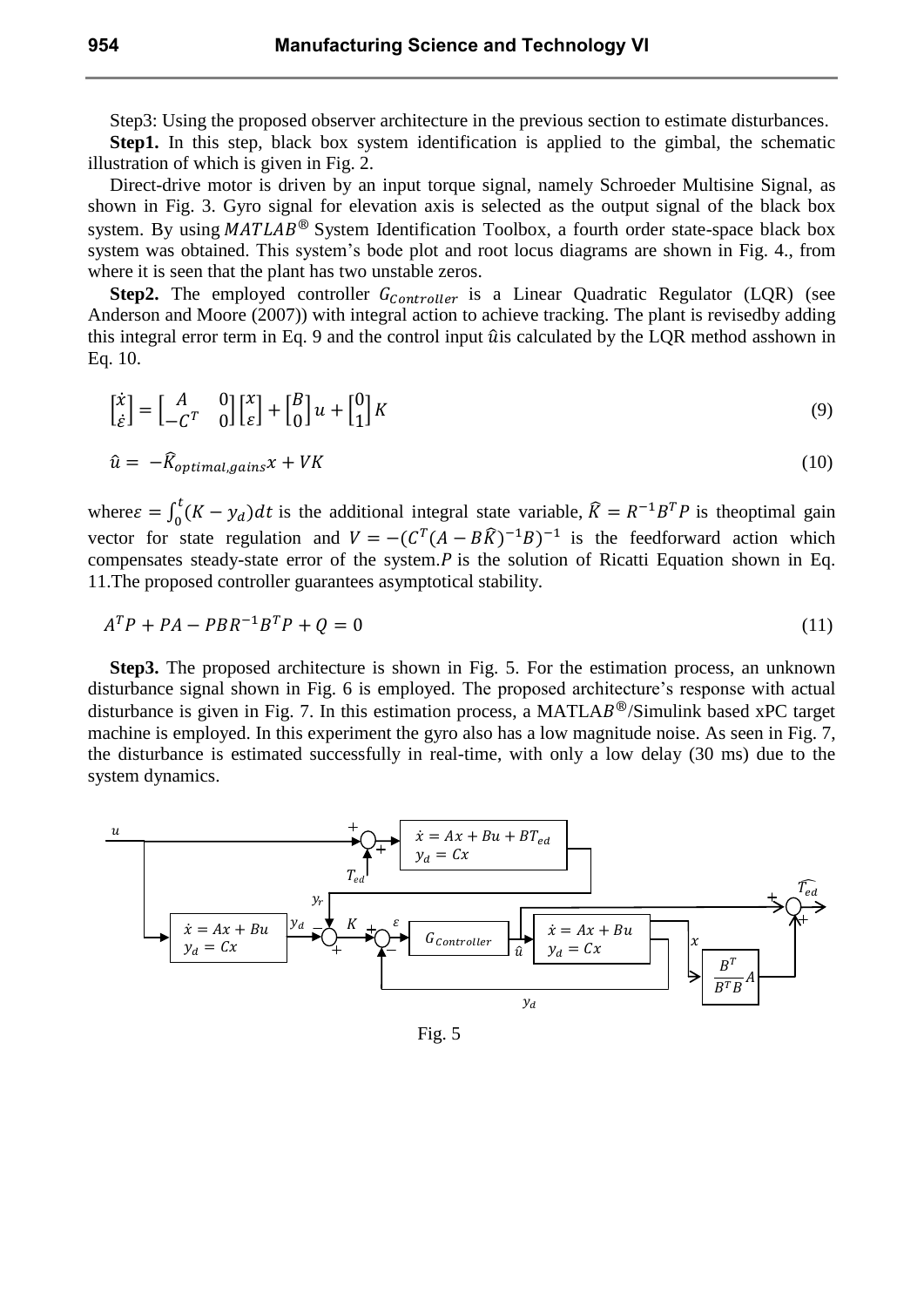

#### **Conclusions and Future Works**

In this paper a method was considered for the estimation of disturbances in gimbal systems for high precision control. The disturbance is estimated by comparing the real and predicted outputs through a stabilizing controller, the input of which provides an estimate for the input equivalent disturbance, which represents all disturbances in the system as well as nonlinearities and unmodelled dynamics. The presented approach works for plants with unstable zeros as well, which provides an advantage over traditional filtered inverse dynamics designs. The proposed method was tested on an actual 2 axis gimbal system with unstable zeros and it was seen that even under gyro noise the unknown disturbance was estimated successfully.

Future research directions include extending the proposed approach to wider classes of systems, augmenting controller design to the process and testing on different experimental platforms.

#### **Acknowledgements**

The authors greatly acknowledge Aselsan Inc. and especially Akın Günönü, the head of Control Systems Department, for guidance, valuable discussions and providing the experimental 2-axis gimbal setup used in this paper.

### **References**

- [1] M. Corless and J. Tu "State and input Estimation for a Class of Uncertain Systems*", Automatica*, vol. 34, p. 757-764, 1998.
- [2] M. Hou and R.J. Patton, "Optimal Filtering for Systems with Unknown Input"*, IEEE Trans. Automatic Control*, vol. 43, p.445-449, 1998
- [3] I. Haskara and Ü. Özuüner, "An Estimation Based Robust Tracking Controller Design for Uncertain Nonlinear Systems", in *"Proc. 38th IEEE Conf. Decision & Control"*, 1999, p. 4816- 4821.
- [4] M. Tomizuka, "Modal Based Prediction, Preview and Robust Controls in Motion Control Systems", in *Proc. 4th International Workshop on Advanced Motion Control*, 1996, vol. 1, p. 1- 6.
- [5] Y. Xiong and M. Saif, "Sliding Mode Observer for Nonlinear Uncertain Systems*IEEE Trans. Automatic Control*, vol. 46,no.12 , p.2012-2017, 2001.
- [6] X. Chen, T. Fukuda and K.D. Young, "A new nonlinear robust disturbance observer"*, Syst. Contr. Lett.* ,vol. 41, no.3, p. 189-199, 2000.
- [7] C.S. Liu and H. Peng, "Inver-Dynamic Based State and Disturbance On server for Linear Time-Invariant Systems"*, Trans. ASME J. Dynamic Systems, Measurement and Control* , vol. 124, no. 3, p.375-381, 2002.